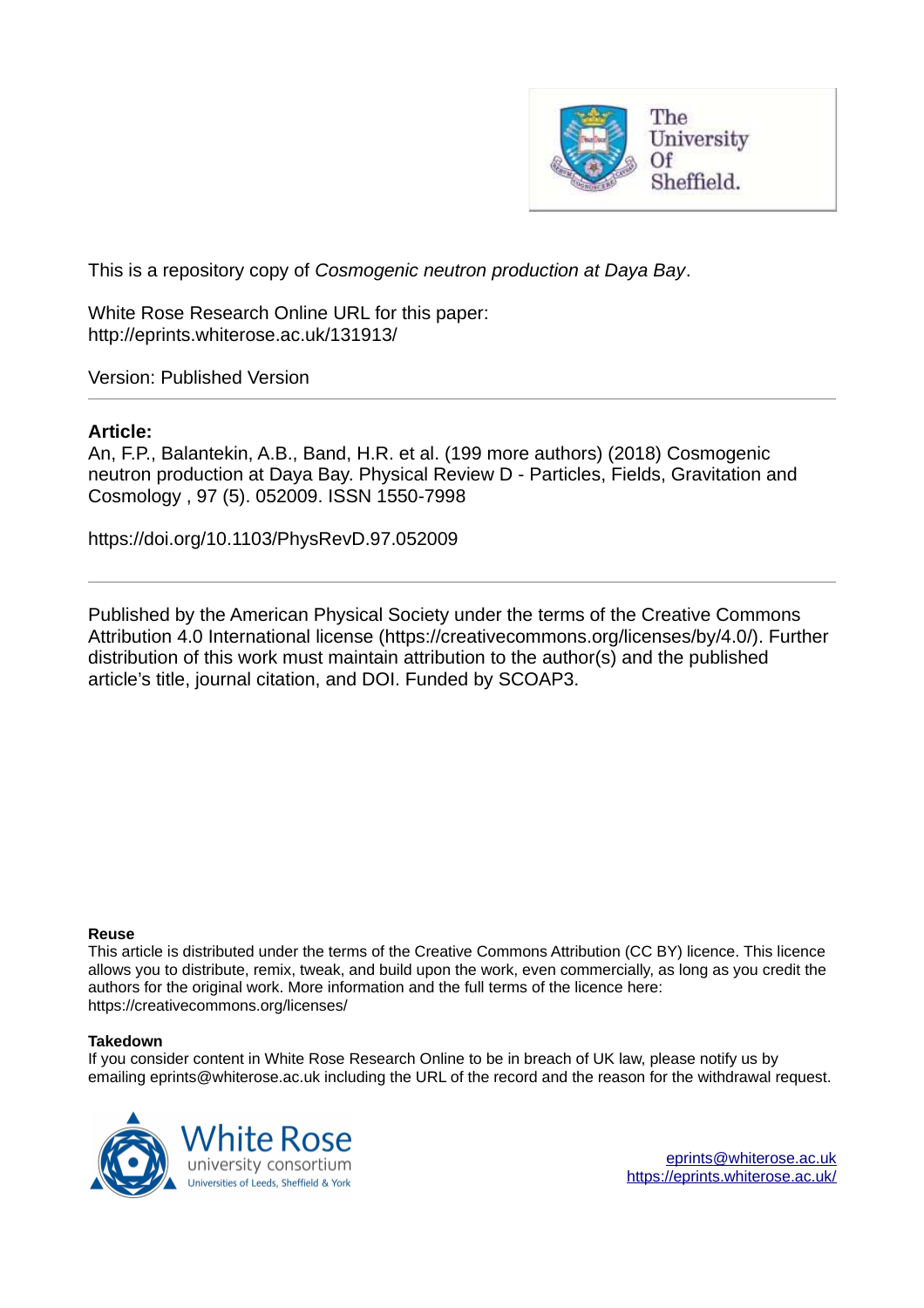## Cosmogenic neutron production at Daya Bay

F. P. An,<sup>1</sup> A. B. Balantekin,<sup>2</sup> H. R. Band,<sup>3</sup> M. Bishai,<sup>4</sup> S. Blyth,<sup>5,6</sup> D. Cao,<sup>7</sup> G. F. Cao,<sup>8</sup> J. Cao,<sup>8</sup> Y. L. Chan,<sup>9</sup> J. F. Chang,<sup>8</sup> Y. Chang,  $6$  H. S. Chen,  $8$  S. M. Chen,  $10$  Y. Chen,  $11$  Y. X. Chen,  $12$  J. Cheng,  $13$  Z. K. Cheng,  $14$  J. J. Cherwinka,  $2$  M. C. Chu,  $9$ A. Chukanov,<sup>15</sup> J. P. Cummings,<sup>16</sup> Y. Y. Ding,<sup>8</sup> M. V. Diwan,<sup>4</sup> M. Dolgareva,<sup>15</sup> J. Dove,<sup>17</sup> D. A. Dwyer,<sup>18</sup> W. R. Edwards,<sup>18</sup> R. Gill,<sup>4</sup> M. Gonchar,<sup>15</sup> G. H. Gong,<sup>10</sup> H. Gong,<sup>10</sup> M. Grassi,<sup>8</sup> W. Q. Gu,<sup>19</sup> L. Guo,<sup>10</sup> X. H. Guo,<sup>20</sup> Y. H. Guo,<sup>21</sup> Z. Guo,<sup>10</sup> R. W. Hackenburg, <sup>4</sup> S. Hans, <sup>4[,\\*](#page-1-0)</sup> M. He, <sup>8</sup> K. M. Heeger, <sup>3</sup> Y. K. Heng, <sup>8</sup> A. Higuera, <sup>22</sup> Y. B. Hsiung, <sup>5</sup> B. Z. Hu, <sup>5</sup> T. Hu, <sup>8</sup> H. X. Huang,<sup>23</sup> X. T. Huang,<sup>13</sup> Y. B. Huang,<sup>8</sup> P. Huber,<sup>24</sup> W. Huo,<sup>25</sup> G. Hussain,<sup>10</sup> D. E. Jaffe,<sup>4</sup> K. L. Jen,<sup>26</sup> X. L. Ji,<sup>8</sup> X. P. Ji,<sup>27,10</sup> J. B. Jiao,<sup>13</sup> R. A. Johnson,<sup>28</sup> D. Jones,<sup>29</sup> L. Kang,<sup>30</sup> S. H. Kettell,<sup>4</sup> A. Khan,<sup>14</sup> L. W. Koerner,<sup>22</sup> S. Kohn,<sup>31</sup> M. Kramer, <sup>18,31</sup> M. W. Kwok,  $9$  T. J. Langford,  $3$  K. Lau,  $22$  L. Lebanowski,  $10$  J. Lee,  $18$  J. H. C. Lee,  $32$  R. T. Lei,  $30$  R. Leitner,  $33$ J. K. C. Leung, $^{32}$  C. Li, $^{13}$  D. J. Li, $^{25}$  F. Li, $^8$  G. S. Li, $^{19}$  Q. J. Li, $^8$  S. Li, $^{30}$  S. C. Li, $^{24}$  W. D. Li, $^8$  X. N. Li, $^8$  X. Q. Li, $^{27}$  Y. F. Li, $^8$ Z. B. Li,<sup>14</sup> H. Liang,<sup>25</sup> C. J. Lin,<sup>18</sup> G. L. Lin,<sup>26</sup> S. Lin,<sup>30</sup> S. K. Lin,<sup>22</sup> Y.-C. Lin,<sup>5</sup> J. J. Ling,<sup>14</sup> J. M. Link,<sup>24</sup> L. Littenberg,<sup>4</sup> B. R. Littlejohn, $^{34}$  J. C. Liu, $^8$  J. L. Liu, $^{19}$  C. W. Loh, $^7$  C. Lu, $^{35}$  H. Q. Lu, $^8$  J. S. Lu, $^8$  K. B. Luk, $^{31,18}$  X. B. Ma, $^{12}$  X. Y. Ma, $^8$ Y. Q. Ma, <sup>8</sup> Y. Malyshkin, <sup>36</sup> D. A. Martinez Caicedo, <sup>34</sup> K. T. McDonald, <sup>35</sup> R. D. McKeown, <sup>37,38</sup> I. Mitchell, <sup>22</sup> Y. Nakajima, <sup>18</sup> J. Napolitano,<sup>29</sup> D. Naumov,<sup>15</sup> E. Naumova,<sup>15</sup> J. P. Ochoa-Ricoux,<sup>36</sup> A. Olshevskiy,<sup>15</sup> H.-R. Pan,<sup>5</sup> J. Park,<sup>24</sup> S. Patton,<sup>18</sup> V. Pec,<sup>33</sup> J. C. Peng,<sup>17</sup> L. Pinsky,<sup>22</sup> C. S. J. Pun,<sup>32</sup> F. Z. Qi,<sup>8</sup> M. Qi,<sup>7</sup> X. Qian,<sup>4</sup> R. M. Qiu,<sup>12</sup> N. Raper,<sup>39,14</sup> J. Ren,<sup>23</sup> R. Rosero,<sup>4</sup> B. Roskovec,<sup>36</sup> X. C. Ruan,<sup>23</sup> H. Steiner,<sup>31,18</sup> J. L. Sun,<sup>40</sup> W. Tang,<sup>4</sup> D. Taychenachev,<sup>15</sup> K. Treskov,<sup>15</sup> K. V. Tsang,<sup>18</sup> W.-H. Tse,<sup>9</sup> C. E. Tull,<sup>18</sup> N. Viaux,<sup>36</sup> B. Viren,<sup>4</sup> V. Vorobel,<sup>33</sup> C. H. Wang,<sup>6</sup> M. Wang,<sup>13</sup> N. Y. Wang,<sup>20</sup> R. G. Wang,  $8$  W. Wang,  $38,14$  X. Wang,  $41$  Y. F. Wang,  $8$  Z. Wang,  $8$  Z. Wang,  $10$  Z. M. Wang,  $8$  H. Y. Wei,  $4$  L. J. Wen,  $8$ K. Whisnant,<sup>42</sup> C. G. White,<sup>34</sup> T. Wise,<sup>3</sup> H. L. H. Wong,<sup>31,18</sup> S. C. F. Wong,<sup>14</sup> E. Worcester,<sup>4</sup> C.-H. Wu,<sup>26</sup> Q. Wu,<sup>13</sup> W. J. Wu,  $8$  D. M. Xia,  $43$  J. K. Xia,  $8$  Z. Z. Xing,  $8$  J. L. Xu,  $8$  Y. Xu,  $14$  T. Xue,  $10$  C. G. Yang,  $8$  H. Yang,  $7$  L. Yang,  $30$  M. S. Yang,  $8$ M. T. Yang,  $^{13}$  Y. Z. Yang,  $^{14}$  M. Ye,  $^{8}$  Z. Ye,  $^{22}$  M. Yeh,  $^{4}$  B. L. Young,  $^{42}$  Z. Y. Yu,  $^{8}$  S. Zeng,  $^{8}$  L. Zhan,  $^{8}$  C. Zhang,  $^{4}$ C. C. Zhang, $8$  H. H. Zhang, $14$  J. W. Zhang, $8$  Q. M. Zhang, $21$  R. Zhang, $7$  X. T. Zhang, $8$  Y. M. Zhang, $14$  Y. M. Zhang, $10$ Y. X. Zhang,<sup>40</sup> Z. J. Zhang,<sup>30</sup> Z. P. Zhang,<sup>25</sup> Z. Y. Zhang,<sup>8</sup> J. Zhao,<sup>8</sup> L. Zhou,<sup>8</sup> H. L. Zhuang,<sup>8</sup> and J. H. Zou<sup>8</sup>

(The Daya Bay Collaboration)

<sup>1</sup>Institute of Modern Physics, East China University of Science and Technology, Shanghai

 $2$ University of Wisconsin, Madison, Wisconsin 53706

<sup>3</sup>Wright Laboratory and Department of Physics, Yale University, New Haven, Connecticut 06520<br><sup>4</sup>Presekhaven National Laboratory, Unter Naw York 11073

Brookhaven National Laboratory, Upton, New York 11973

<sup>5</sup>Department of Physics, National Taiwan University, Taipei

<sup>6</sup>National United University, Miao-Li

<sup>7</sup>Nanjing University, Nanjing

8 Institute of High Energy Physics, Beijing

<sup>9</sup>Chinese University of Hong Kong, Hong Kong

 $10$ Department of Engineering Physics, Tsinghua University, Beijing

 $11$ Shenzhen University, Shenzhen

<sup>12</sup>North China Electric Power University, Beijing

<sup>13</sup>Shandong University, Jinan

<sup>14</sup>Sun Yat-Sen (Zhongshan) University, Guangzhou

<sup>15</sup>Joint Institute for Nuclear Research, Dubna, Moscow Region

<sup>16</sup>Siena College, Loudonville, New York 12211

 $17$ Department of Physics, University of Illinois at Urbana-Champaign, Urbana, Illinois 61801

<sup>18</sup>Lawrence Berkeley National Laboratory, Berkeley, California 94720

 $19$ Department of Physics and Astronomy, Shanghai Jiao Tong University, Shanghai Laboratory for

Particle Physics and Cosmology, Shanghai

<sup>20</sup>Beijing Normal University, Beijing

<span id="page-1-0"></span> $21$ Department of Nuclear Science and Technology, School of Energy and Power Engineering, Xi'an

Jiaotong University, Xi'an

 $^{22}$ Department of Physics, University of Houston, Houston, Texas 77204

<sup>23</sup>China Institute of Atomic Energy, Beijing

 $24$ Center for Neutrino Physics, Virginia Tech, Blacksburg, Virginia 24061

<sup>25</sup>University of Science and Technology of China, Hefei

<sup>26</sup>Institute of Physics, National Chiao-Tung University, Hsinchu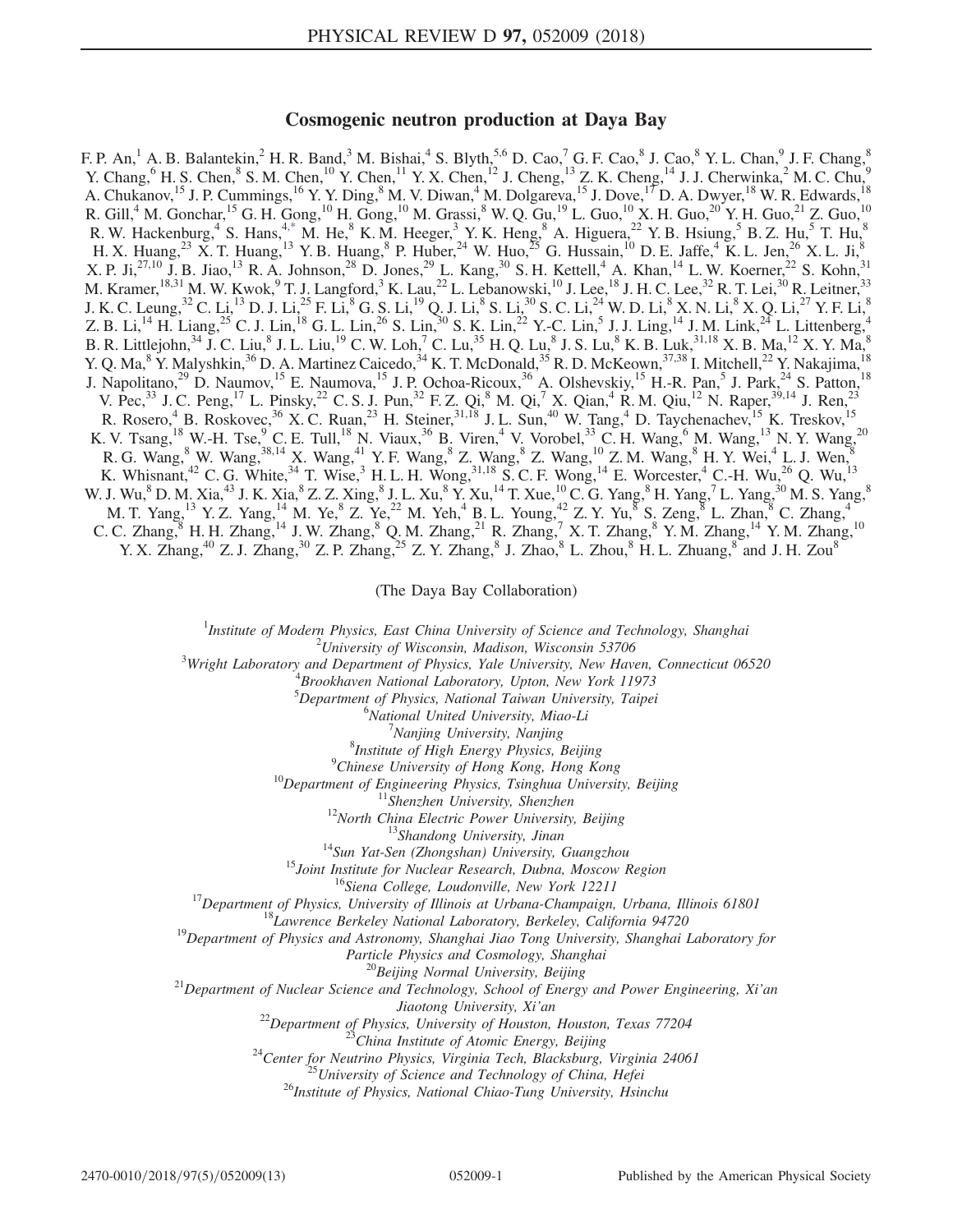<span id="page-2-0"></span> $^{27}$ School of Physics, Nankai University, Tianjin  $^{28}$ Department of Physics, University of Cincinnati, Cincinnati, Ohio 45221  $^{29}$ Department of Physics, College of Science and Technology, Temple University, Philadelphia, Pennsylvania 19122 <sup>30</sup>Dongguan University of Technology, Dongguan  $31$ Department of Physics, University of California, Berkeley, California 94720  $32$ Department of Physics, The University of Hong Kong, China, Pokfulam, Hong Kong  $33$ Charles University, Faculty of Mathematics and Physics, Prague  $34$ Department of Physics, Illinois Institute of Technology, Chicago, Illinois 60616 <sup>35</sup>Joseph Henry Laboratories, Princeton University, Princeton, New Jersey 08544 <sup>36</sup>Instituto de Física, Pontificia Universidad Católica de Chile, Santiago  $^{7}$ California Institute of Technology, Pasadena, California 91125  $38^3$ College of William and Mary, Williamsburg, Virginia 23187  $39$ Department of Physics, Applied Physics, and Astronomy, Rensselaer Polytechnic Institute, Troy, New York 12180 <sup>40</sup>China General Nuclear Power Group, Shenzhen  $<sup>41</sup>$ College of Electronic Science and Engineering, National University of Defense Technology,</sup> Changsha <sup>42</sup>Iowa State University, Ames, Iowa 50011  $43$ Chongqing University, Chongqing

> $\bigcirc$ (Received 3 November 2017; published 26 March 2018)

Neutrons produced by cosmic ray muons are an important background for underground experiments studying neutrino oscillations, neutrinoless double beta decay, dark matter, and other rare-event signals. A measurement of the neutron yield in the three different experimental halls of the Daya Bay Reactor Neutrino Experiment at varying depth is reported. The neutron yield in Daya Bay's liquid scintillator is measured to be  $Y_n = (10.26 \pm 0.86) \times 10^{-5}$ ,  $(10.22 \pm 0.87) \times 10^{-5}$ , and  $(17.03 \pm 1.22) \times 10^{-5} \mu^{-1} \text{ g}^{-1} \text{ cm}^2$ at depths of 250, 265, and 860 meters-water-equivalent. These results are compared to other measurements and the simulated neutron yield in FLUKA and GEANT4. A global fit including the Daya Bay measurements yields a power law coefficient of  $0.77 \pm 0.03$  for the dependence of the neutron yield on muon energy.

DOI: [10.1103/PhysRevD.97.052009](https://doi.org/10.1103/PhysRevD.97.052009)

## I. INTRODUCTION

<span id="page-2-1"></span>Neutrons and other hadrons produced by cosmic ray muons are an important source of background for underground low-background experiments studying neutrino oscillations, double beta decay, dark matter and other rare events. There have been several studies of cosmogenic neutron production. Muon-induced neutron and isotope production has been studied with the CERN Super Proton Synchrotron (SPS) muon beam in 2000 [\[1\].](#page-11-0) Studies on neutron and isotope yields in various materials in underground detectors have been performed by the INFN largevolume detector (LVD) [\[2\],](#page-11-1) Borexino [\[3\]](#page-11-2), KamLAND [\[4\]](#page-11-3), and many others [5–[12\]](#page-11-4). This paper reports a measurement of the neutron production rate in liquid scintillator at three different values of average muon energy by the Daya Bay Reactor Neutrino Experiment, an underground lowbackground neutrino oscillation experiment.

Daya Bay, located near the city of Shenzhen in the Guangdong province in China, is designed to study neutrino oscillations by measuring the survival probability of electron antineutrinos from nuclear reactors [\[13\]](#page-12-0). Daya Bay has made increasingly precise measurements of  $\sin^2 2\theta_{13}$  [\[14](#page-12-1)–18] and the effective neutrino mass-squared difference  $|\Delta m_{\text{ee}}^2|$  [16–[18\].](#page-12-2) Figure [1](#page-2-0) shows a diagram of the Daya Bay experimental site. The Daya Bay Nuclear Power Plant complex consists of six reactors, producing 17.4 GW of total thermal power. The experiment has three experimental halls (EHs), two halls near the reactors cores (EH1, EH2) and one hall far from the cores (EH3). Relative measurements in multiple detector sites are used to predominantly cancel reactor flux and spectral shape uncertainties. In its full configuration, the experiment employs eight functionally-identical antineutrino detectors (ADs) to

[<sup>\\*</sup>](#page-0-0) Present address: Department of Chemistry and Chemical Technology, Bronx Community College, Bronx, New York 10453.

Published by the American Physical Society under the terms of the [Creative Commons Attribution 4.0 International](https://creativecommons.org/licenses/by/4.0/) license. Further distribution of this work must maintain attribution to the author(s) and the published article's title, journal citation, and DOI. Funded by SCOAP<sup>3</sup>.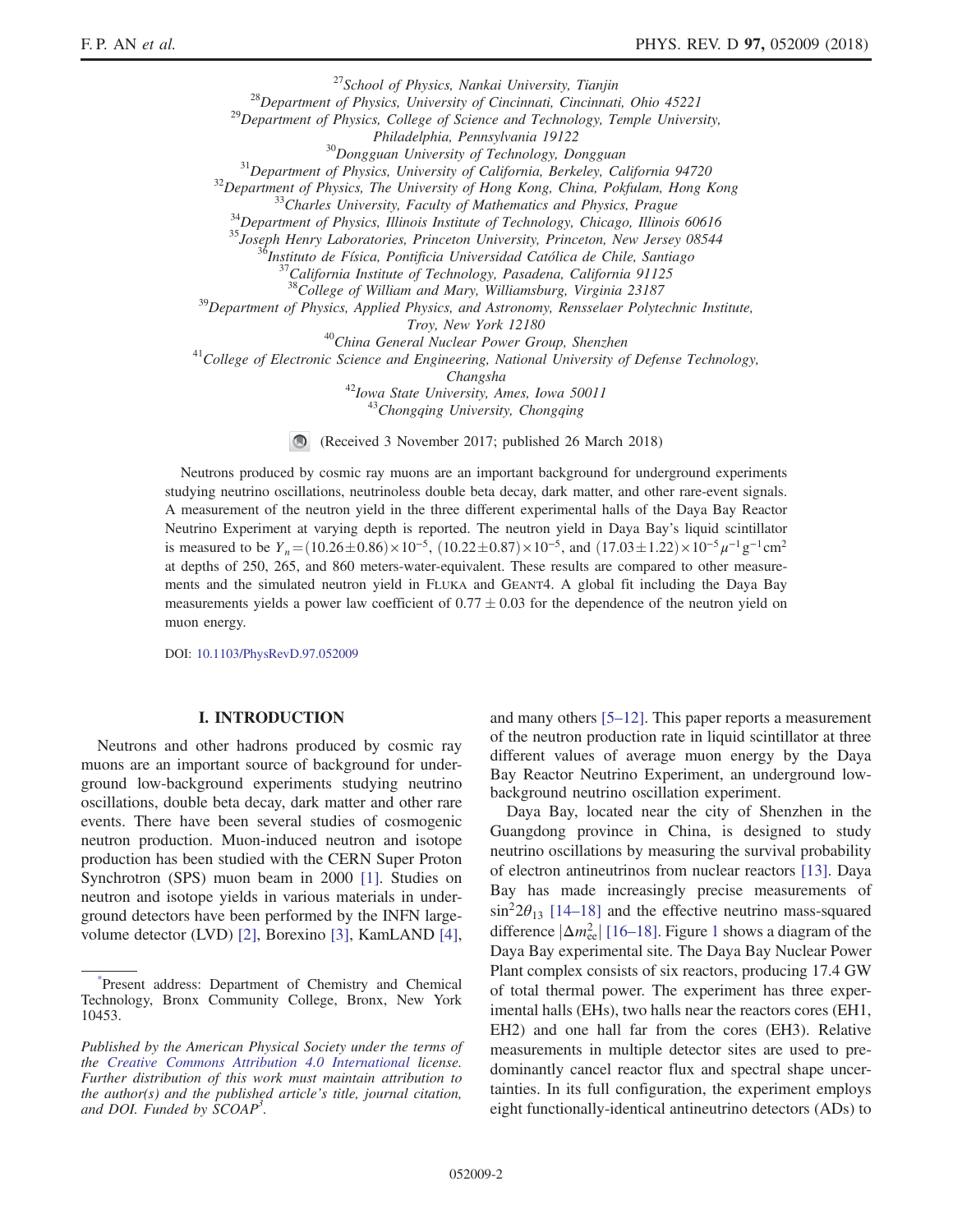<span id="page-3-0"></span>

FIG. 1. A map of the layout of the Daya Bay Reactor Neutrino Experiment, including six reactor cores (Daya Bay, Ling Ao I, and Ling Ao II cores) and three experimental halls (two near and one far). The antineutrino detectors (ADs) are located in the underground experimental halls, with two ADs at the Daya Bay Near Hall (EH1), two at the Ling Ao Near Hall (EH2), and four at the Far Hall (EH3).

decrease detector-related errors, with two placed in each near hall and four in the far hall. The ADs are enclosed in water to shield against backgrounds and located underground to reduce the cosmic ray muon flux. Each site has redundant muon detectors to identify the residual muons. The ADs are designed to identify neutron captures, providing the possibility to identify muon-induced neutrons. The three EHs are at vertical depths of 250, 265, and 860 meters-water-equivalent (m.w.e.) allowing for a measurement of the neutron yield at three different values of average muon energy within the same experiment.

## II. DETECTORS

## A. Antineutrino detectors

<span id="page-3-1"></span>The Daya Bay ADs [\[19,20\]](#page-12-3) detect antineutrino interactions via the inverse beta decay (IBD) reaction,  $\bar{\nu}_e + p \rightarrow e^+ + n$ . The ADs, shown in Fig. [2](#page-2-1), consist of three concentric cylindrical regions separated by transparent acrylic vessels. The central target region of each AD is 3 m in height and 3 m in diameter and is filled with 20 tons of liquid scintillator loaded with 0.1% gadolinium by weight (GdLS). The second layer, called the gamma catcher, is filled with liquid scintillator (LS) to detect neutron capture gamma rays that escape from the target region. The outer layer is a mineral oil buffer for additional shielding against radioactivity. The stainless steel vessel surrounding the outermost layer is 5 m in height and 5 m in diameter. Each detector contains 192 8-inch photomultiplier tubes (PMTs) distributed uniformly on the inside wall of the containment vessel. Reflectors on the top and bottom improve the light collection and uniformity.

<span id="page-3-2"></span>The IBD reaction is characterized by two time-correlated triggers, the prompt signal coming from the energy loss of the positron in the scintillator and its annihilation, and the delayed signal from the capture of the neutron. The liquid scintillator is loaded with gadolinium (Gd) to increase the capture rate of thermal neutrons which suppresses backgrounds from accidental coincidences. The neutrons are preferentially captured on Gd, producing an 8-MeV gamma ray cascade, which is much higher than the energy range of most background radioactivity.

## B. Muon detectors

The ADs are surrounded by a water shield, which also serves as a water Cherenkov counter providing  $4\pi$  veto



FIG. 2. Left: Diagram of near site detectors. Right: Diagram of an AD.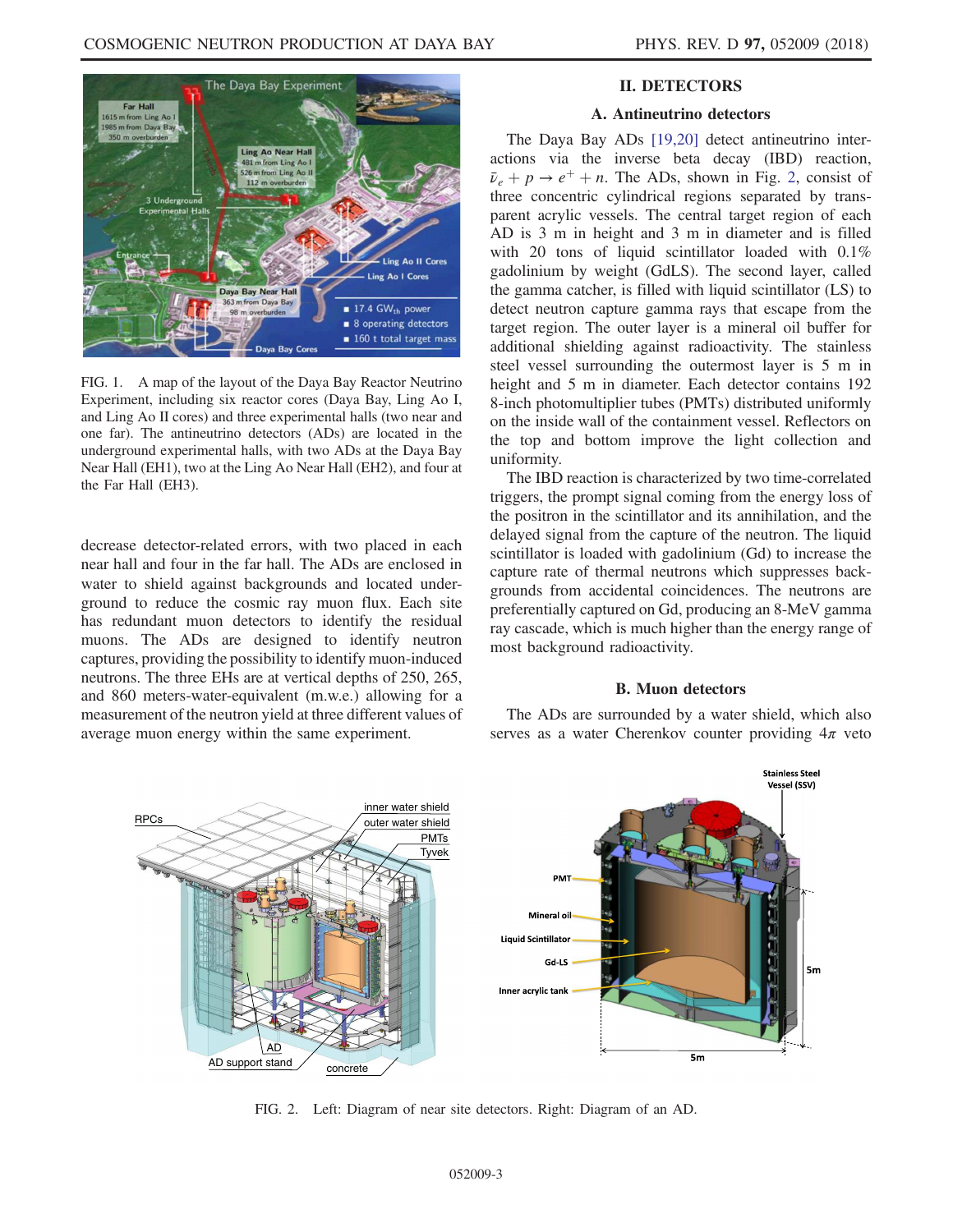<span id="page-4-0"></span>

FIG. 3. Photograph of EH1 showing the RPCs and telescope RPC system in position over the water pool. The main RPCs are at floor level, and the two telescope RPCs extend from the wall on the left and right of the photograph.

coverage for muons traversing any AD. The water shield is covered by a cosmic-ray detector array made of resistive plate chambers (RPCs). See Ref. [\[21\]](#page-12-4) for a detailed description of the muon system.

Each AD is shielded from natural radioactive background and cosmogenic neutrons by at least 2.5 m of water in every direction. The water shield is instrumented with 288 (384) PMTs in the near (far) halls to detect muons via Cherenkov radiation. It is optically separated into two individual water Cherenkov detectors, the inner water shield (IWS) and outer water shield (OWS), using a thin layer of diffusely reflecting Tyvek. The OWS is 1 m thick on the sides and bottom of the water pool. A water circulation and purification system is used to maintain water quality and detector performance [\[22\].](#page-12-5) Figure [2](#page-2-1) shows a diagram of the near site muon detectors.

A system of RPC modules is installed above the water shield. Each module has four RPC layers and has dimensions 2.17 m  $\times$  2.20 m  $\times$  0.08 m. There are 54 modules in each near hall and 81 modules in the far hall. In addition, two telescope RPC modules positioned 2 m above the main RPC systems in each hall are used for precise muon track reconstruction for a smaller portion of the solid angle to benchmark the muon simulation. The position resolution of the RPCs is approximately 10 cm. The RPCs and telescope RPCs are shown in Fig. [3.](#page-3-0)

### III. SIMULATION

<span id="page-4-1"></span>The neutron yield is defined as the number of neutrons produced per muon, per path length of the muon through the material, per density of the material, which in this case is GdLS. Neutrons captured on Gd following an identified AD muon are selected in the data, but corrections to this number are necessary to determine the yield. For example, some neutrons produced by a muon in the GdLS will escape without being detected. In this analysis, the corrections between the produced and detected number of neutrons are derived from a Monte Carlo (MC) simulation. Muon track reconstruction is challenging in Daya Bay due to the detector size and the complicated geometry of the water shield. Instead of determining the average path length

| TABLE I. Underground muon simulation results. All values      |  |  |
|---------------------------------------------------------------|--|--|
| have been transformed into a detector-independent spherical   |  |  |
| geometry. The error in the simulated total flux is about 10%. |  |  |

|                 |     | Overburden | Muon flux         |  |
|-----------------|-----|------------|-------------------|--|
| Hall            | m   | m.w.e.     | Hz/m <sup>2</sup> |  |
| EH <sub>1</sub> | 93  | 250        | 1.27              |  |
| EH <sub>2</sub> | 100 | 265        | 0.95              |  |
| EH <sub>3</sub> | 324 | 860        | 0.056             |  |

of muons through the GdLS based on reconstructed tracks, which would introduce large uncertainties, the average muon path length as determined by simulation is used to calculate the yield. Aspects of the simulation that are important for this analysis are described below.

## A. Muon Flux Simulation

The sea level muon flux is well-described by Gaisser's formula [\[23,24\].](#page-12-6) For Daya Bay, Gaisser's formula is modified to better describe the muon spectrum at low energies and large zenith angles [\[25\].](#page-12-7) A digitized mountain profile is generated based on topographic maps of the Daya Bay Nuclear Power Plant region. The MUSIC code [\[26,27\]](#page-12-8) is used to propagate muons from the top of the mountain to the underground halls and uses the digitized mountain profile to calculate the path length in rock. Music's standard rock properties  $(Z = 11, A = 22, and$  $\rho = 2.65$  g/cm<sup>3</sup>) are used in the simulation.

Table [I](#page-3-1) shows the underground muon flux for each hall from the MUSIC simulation. Figures [4](#page-4-0) and [5](#page-4-1) show muon angle and energy distributions at each hall, respectively. The zenith angle is defined as a muon's angle from the vertical, and azimuth is a muon's horizontal compass angle from true North. Differences in angular distributions at each hall are due to the mountain profile. The error in the total simulated muon flux is about 10%, which includes the uncertainties in the mountain profile mapping, rock composition, density profiling, and MUSIC simulation.

#### B. Detector simulation

The muons generated with MUSIC are used as the incident muon sample in the detector simulation to study neutron production by muons. Approximately  $4 \times 10^6$ ,  $2 \times 10^8$ , and  $2 \times 10^9$  muons are simulated in EH1, EH2, and EH3, respectively.

<span id="page-4-2"></span>The Daya Bay detector MC simulation is based on GEANT4 [\[28,29\]](#page-12-9). For the purpose of the neutron yield study, neutrons are also simulated in the Daya Bay detectors using FLUKA [\[30,31\]](#page-12-10) as a cross-check of the default GEANT4 simulation. The features of both GEANT4 and FLUKA relevant to the neutron yield analysis are described in this section. Unless otherwise stated, the nominal GEANT4based simulation is used in what follows.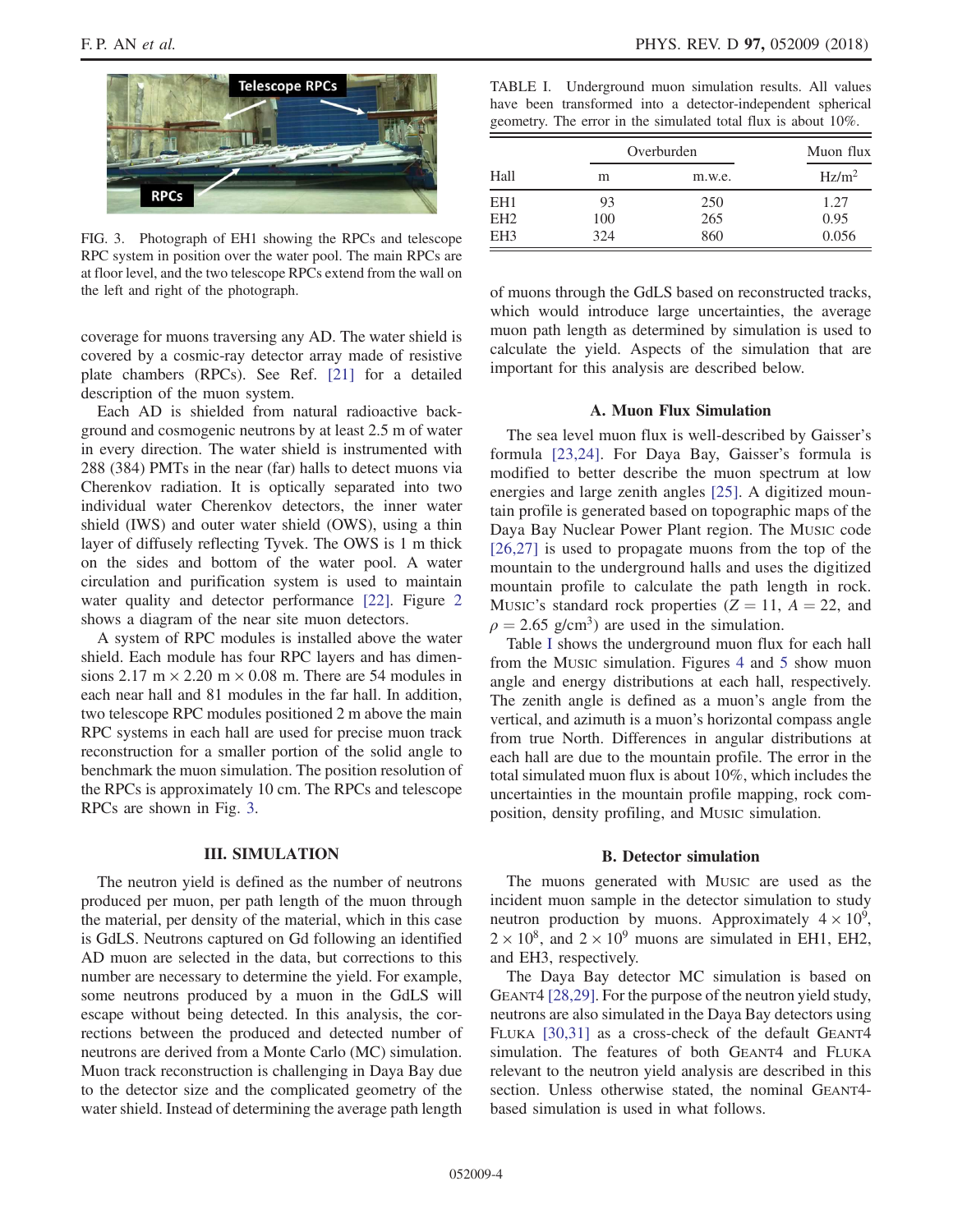

FIG. 4. Simulated trajectories of muons that reach the underground halls. By definition, zenith is the angle from the vertical and azimuth is the horizontal compass angle from true North. (A zenith angle of 0° represents a downward-going muon, and an azimuthal angle of 0° corresponds to a muon coming from the northern direction.) Differences in angular distributions at each hall are due to the mountain profile.

For detailed studies of MC predictions for neutron production by cosmic ray muons for various depths and materials, and comparisons with experimental data, see Refs. [\[32](#page-12-11)–37].

<span id="page-5-0"></span>

FIG. 5. Simulated energy spectra of muons that reach the underground halls. The differences between EH1 and EH2 are too small to be visible at this scale.

## 1. GEANT4

GEANT4 is a widely-used toolkit for simulating the passage of particles through matter [\[28,29\]](#page-12-9). GEANT4 version 9.2p01 is used for this analysis. The physics list used in the simulation is QGS BIC, which applies the binary cascade (BIC) model for hadronic interactions at lower energies (between 70 MeV and 9.9 GeV for protons and neutrons). For hadronic interactions at higher energy, a quark-gluon string (QGS) model is applied. GEANT4's precompound model is used for hadronic interactions at the lowest energies (below 70 MeV) and as a nuclear deexcitation model within the higher-energy QGS model. For neutron elastic and inelastic interactions below 20 MeV, a data-driven model is used (NEUTRONHP). For neutron capture on Gd, GEANT4's default neutron capture library is modified to require energy conservation.

The full simulation is conducted without optical processes to increase the simulation speed. Without optical photons, reconstruction algorithms based on PMT hits cannot be used to determine the muon's trajectory and energy deposition. Therefore, the muon's path length and deposited energy are taken from the simulated path length and deposited energy.

#### 2. FLUKA

FLUKA is another popular tool for simulations of particle transport and interactions with matter. FLUKA version 2011.2b is used for this analysis. The hadron-nucleon interaction model in FLUKA is based on resonance production and decay below a few GeV and on the dual parton model at higher energies. For hadron-nucleus interactions, a nuclear interaction model called PEANUT [\[38\]](#page-12-12) is used. For neutron interactions below 20 MeV, FLUKA uses its own neutron cross section library containing more than 250 different materials.

<span id="page-5-1"></span>The Daya Bay geometry is included in FLUKA at the same level of detail used in the GEANT4 simulation, with the exception that PMTs are not included in the former. Similar to the GEANT4 simulation, the muon's path length and deposited energy are taken from the simulated path length and deposited energy.

## IV. NEUTRON YIELD

### A. Analysis strategy

In this analysis, AD triggers following a detected muon are used to study neutrons produced by cosmic muons.

The neutron yield  $Y_n$  can be expressed as

$$
Y_n = \frac{N_n}{N_\mu L_{\text{avg}} \rho},\tag{1}
$$

where  $N_n$  is the number of neutrons produced in association with  $N_{\mu}$  muons traversing the GdLS target,  $L_{\text{avg}}$  is the average path length of muons in the GdLS from simulation,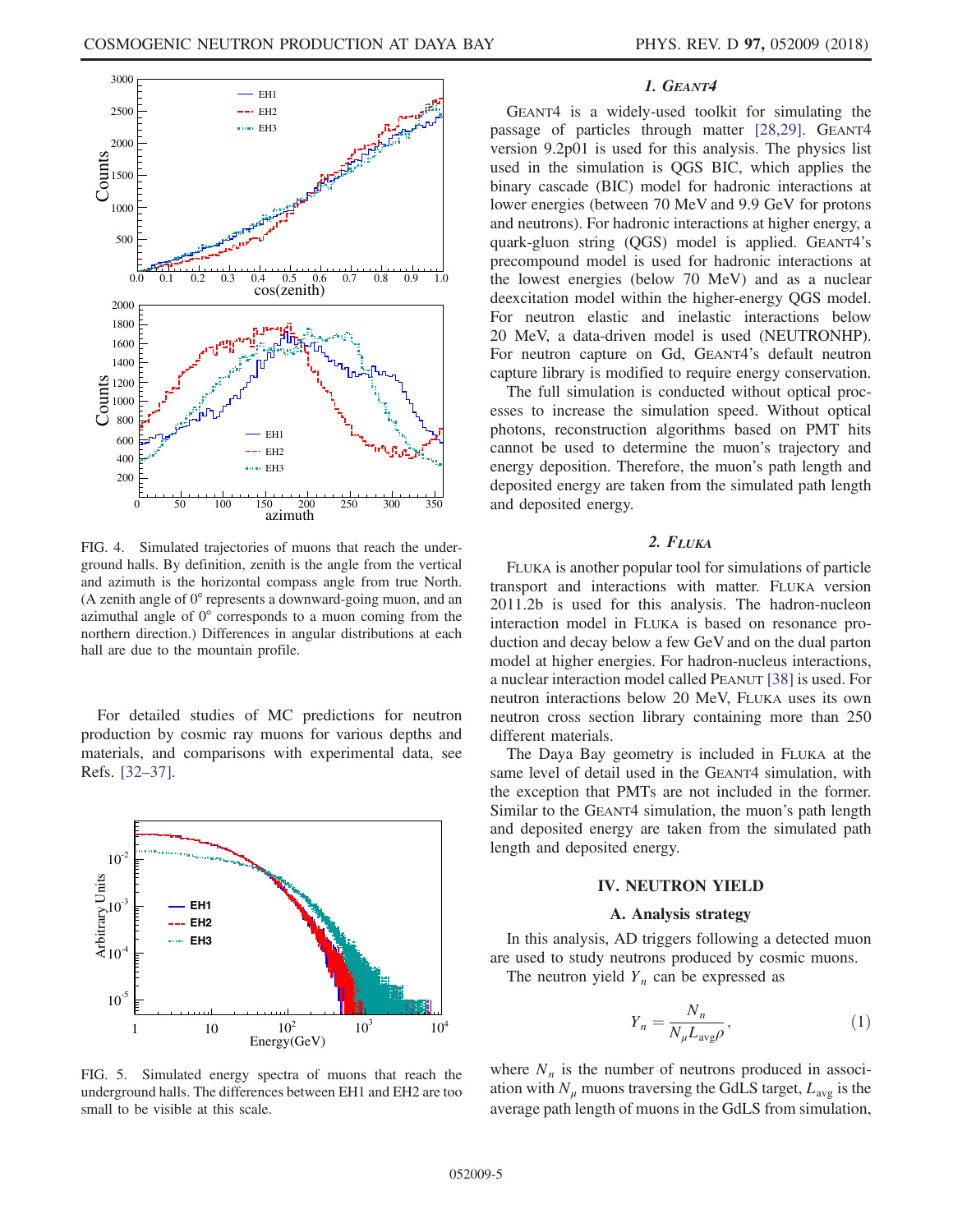<span id="page-6-0"></span>and  $\rho = 0.86$  g/cm<sup>3</sup> [\[20\]](#page-12-13) is the measured density of Daya Bay's GdLS. The following sections explain the details of the selection of muons traversing the target and the selection of neutrons produced by these muons.

#### B. Data set

The Daya Bay experiment began collecting data on 24 December 2011 with six ADs. Two ADs were located in EH1, one AD in EH2 and three ADs in EH3. In summer 2012, data taking was paused to install two new ADs, one in EH2 and one in EH3. Operation restarted on 19 October 2012. The results presented here are based on 404 days of data acquired with the full configuration of eight ADs and 217 days of data acquired with six ADs.

#### C. Muon event selection

In the water pool, muons are tagged by the PMT multiplicity, the number of PMTs with a signal above a threshold of 0.25 photoelectrons. The criterion for a waterpool tagged muon is more than 12 PMTs triggered in the inner or outer water pool. Muons passing through an AD are tagged by the amount of energy deposited in the AD. The criterion for an AD-tagged muon is an AD trigger with visible energy of at least 20 MeV. For this analysis, ADtagged muons that fall within a  $[-2 \mu s, 2 \mu s]$  time window of a water-pool tagged muon are selected. (The negative time difference is allowed to account for time offsets between detectors.) Figure [6](#page-5-0) shows the energy deposited in an AD for selected muon events. The peak around 800 MeV is due to muons with path lengths of 3–4 m, corresponding to the dimensions of the GdLS region, while the peak at low energy is dominated by muons losing energy as Cherenkov light in the mineral oil.

With the criteria specified above, a sample of  $N_{\mu}$ <sub>Obs</sub> muons is observed. Because this sample includes muons



FIG. 6. Distribution of energy deposited in an AD by ADtagged muons that fall within a  $[-2 \mu s, 2 \mu s]$  time window of a water-pool tagged muon in data and MC (EH1). For data, the deposited energy is reconstructed from PMT hits. For MC, the simulated deposited energy is shown.

<span id="page-6-1"></span>which have traversed the AD without entering the GdLS region, a purity correction  $P_{\mu}$  is applied to obtain  $N_{\mu}$ ,

$$
N_{\mu} = N_{\mu, \text{Obs}} P_{\mu},\tag{2}
$$

where  $N_{\mu}$  is the number of muons passing through the GdLS region used in Eq. [\(1\)](#page-4-2). The purity  $P_{\mu}$  is obtained from simulations as the ratio of the number of muons with nonzero path length in the GdLS that deposit at least 20 MeV in an AD to the total number of muons that deposit at least 20 MeV in an AD. Table [II](#page-5-1) shows the values of  $N_{\mu, \text{Obs}}$  and  $P_{\mu}$  for each EH.  $P_{\mu}$  is approximately 62%; the remaining 38% of the muons deposit at least 20 MeV by passing through the LS region only. Muons that reach the GdLS deposit a minimum of approximately 80 MeV of energy in the LS.

Both  $P_{\mu}$  and the average muon path length in GdLS,  $L_{\text{avg}}$ , are geometry-related parameters that depend largely on the muon angular distribution, and therefore the values are obtained from the muon simulation. The muon flux, energy, and angular distributions from the MUSIC simulation of the Daya Bay site described in Sec. [III A](#page-3-2) are input to the detector simulation. Figure [7](#page-6-0) shows the distribution of muon path length through the GdLS from simulation. The average of this distribution is used as  $L_{\text{avg}}$ .

To verify the simulated muon angular distributions, the simulated muons are compared to a sample of muons with reconstructed tracks from data. By searching for coincident hits in the RPCs and telescope RPCs (shown in Fig. [3\)](#page-3-0), a sample of muon tracks is obtained for which the muon direction can be precisely reconstructed. Using this method, the zenith angle  $(\theta)$  and azimuthal angle  $(\phi)$  distributions of muons for these RPC telescope coincidence (RTC) events are obtained. Figure [8](#page-6-1) compares the angular distributions for RTC events in data and simulation. The RTC sample is approximately 1%–2% of the total muon sample.

TABLE II.  $N_{\mu, \text{Obs}}$  from data and  $P_{\mu}$  and  $L_{\text{avg}}$  from the nominal muon simulation for all three experimental halls. The relative uncertainties in the combined parameter  $P_{\mu} \times L_{\text{avg}}$  due to different sources are shown.

|                                                      | EH <sub>1</sub> | EH2                                   | EH <sub>3</sub>    |
|------------------------------------------------------|-----------------|---------------------------------------|--------------------|
| $N_{\mu, \text{Obs}}$                                |                 | $2.07 \times 10^9$ 1.29 $\times 10^9$ | $1.87 \times 10^8$ |
| $P_u$ nominal                                        | 62.36%          | 62.40\%                               | 62.42%             |
| $L_{\text{avg}}$ nominal                             | 204.1 cm        | 204.5 cm                              | 204.9 cm           |
| $\delta(P_{\mu}L_{avg})$ (GEANT4-FLUKA)              | $4.71\%$        | 4.48%                                 | 2.66%              |
| $\delta(P_{\mu}L_{avg})$ (tuned-nominal)             | 1.18%           | 1.25%                                 | 0.23%              |
| $\delta(P_\mu L_{avg})$ ( $\theta$ uncertainty)      | 0.08%           | 0.08%                                 | 0.08%              |
| $\delta(P_\mu L_{\text{avg}})$ ( $\phi$ uncertainty) | $0.71\%$        | 0.71%                                 | 0.70%              |
| $\delta(P_\mu L_{\text{avg}})$ (non- $\mu$ )         | $1.03\%$        | 0.80%                                 | 1.20%              |
| $\delta(P_{\mu}L_{\text{avg}})$ (MO dep-E)           | $2.33\%$        | 2.32%                                 | 2.32%              |
| $\delta(P_{\mu}L_{\text{avg}})$ (statistical)        | 0.10%           | 0.39%                                 | 0.15%              |
| $\delta(P_{\mu}L_{avg})$ (total)                     | 5.53%           | 5.58%                                 | 3.80%              |
|                                                      |                 |                                       |                    |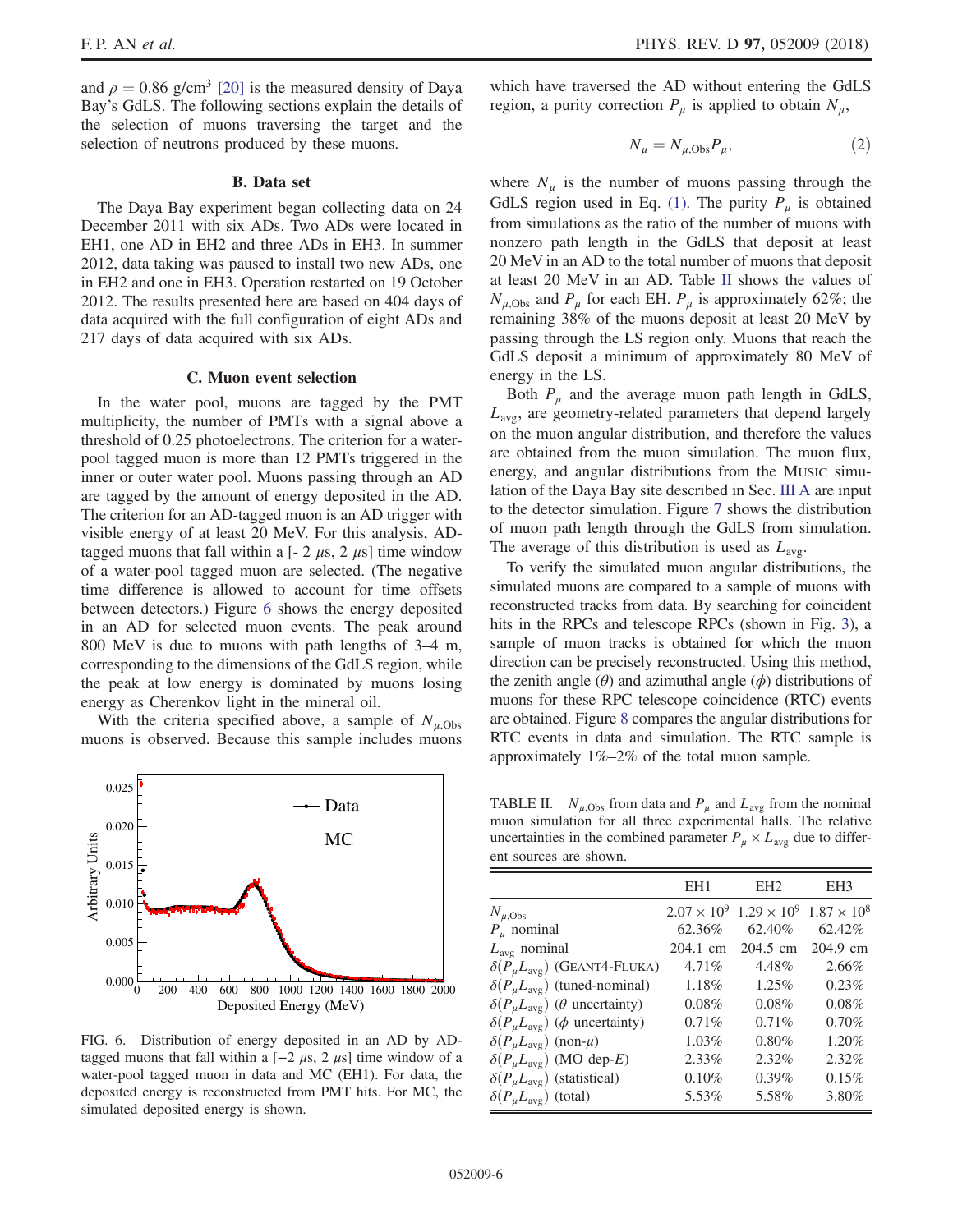<span id="page-7-0"></span>

FIG. 7. Distribution of muon path length through the GdLS from simulation (EH1). The small peak at ∼6.5 cm is due to the geometry of the calibration tubes in the AD. The large peak around 300 cm corresponds to the dimensions of the of the GdLS region.

Because of the small angular acceptance of the telescope RPCs, the tracks in the RTC sample are a biased selection of muon tracks. However, this sample can be used to correct the simulated total underground muon distribution based on the ratio of the measured and simulated muon distributions in the RTC sample. The correction is done in bins of  $\theta$  and  $\phi$ . This data-driven or tuned prediction for the total underground muon distribution is used as an input to the detector simulation, and the tuned muon simulation is used to estimate uncertainties in  $P_{\mu}$  and  $L_{\text{avg}}$ . The angular distributions of the RTC events for the tuned muon simulation are nearly identical to the data distributions shown in Fig. [8](#page-6-1).

<span id="page-7-3"></span>The muon-related parameters and the associated uncertainties are summarized in Table [II](#page-5-1). The uncertainty in the product  $P_{\mu} \times L_{\text{avg}}$  is evaluated to account for correlations between the parameters. The values from the nominal muon simulation are used as the central parameter values. The difference between the nominal values and the values obtained with the tuned muon simulation is included as an uncertainty ("tuned-nominal" in Table [II\)](#page-5-1). The maximum difference between the values calculated using GEANT4 and FLUKA is also included as an uncertainty ("GEANT4- FLUKA"). Uncertainty in the measured  $\theta$  distribution, estimated conservatively at 10%, and the MC  $\phi$ distribution, estimated conservatively at 5%, also introduce uncertainty in the parameter values from the tuned muon simulation (" $\theta$  uncertainty," " $\phi$  uncertainty"). An additional uncertainty in  $P_{\mu}$  is assigned to account for the inclusion of particles other than muons that are incorrectly tagged as muons by a 20 MeV energy deposit in the AD ("non- $\mu$ "). For example, neutrons produced from showering muons in the rock surrounding the hall or water may also deposit more than 20 MeV in the AD. Optical processes are turned off in the MC simulation, and therefore contributions to the deposited energy of the muon from Cherenkov light in the

<span id="page-7-1"></span>

FIG. 8. Zenith angle  $(\theta)$  distribution (top) and azimuthal  $(\phi)$ distribution (bottom) from the nominal muon simulation (red line) and data (black points) for RTC events in EH1. The corresponding distributions for EH2 and EH3 show similar agreement between the data and the nominal muon simulation.

<span id="page-7-2"></span>mineral oil (MO) region are not included in the simulation. Because the deposited energy is used in the calculation of  $P_{\mu}$ , a systematic uncertainty is assigned to  $P_{\mu}$  due to this effect ("MO dep- $E$ "). A toy MC simulation is used to calculate  $P_{\mu}$  when the energy deposited in the mineral oil is included, and the difference from nominal value is used as the uncertainty. The muon deposited energy distribution in Fig. [6](#page-5-0) has been corrected for this effect. The statistical uncertainty is also included. The total uncertainty is calculated as the square root of the sum of the squares of the individual uncertainties.

## D. Neutron event selection

To determine the number of neutrons produced due to muons passing through the GdLS, neutron captures on Gd following a muon signal are selected. Simulations show that the average kinetic energy of a neutron produced in the GdLS by a muon is around 40 MeV, with a long tail that extends to around 1 GeV. Neutrons travel an average of ∼40 cm before capturing on Gd.

To select the Gd captures, AD triggers are chosen with energy between 6 and 12 MeV occurring in a signal time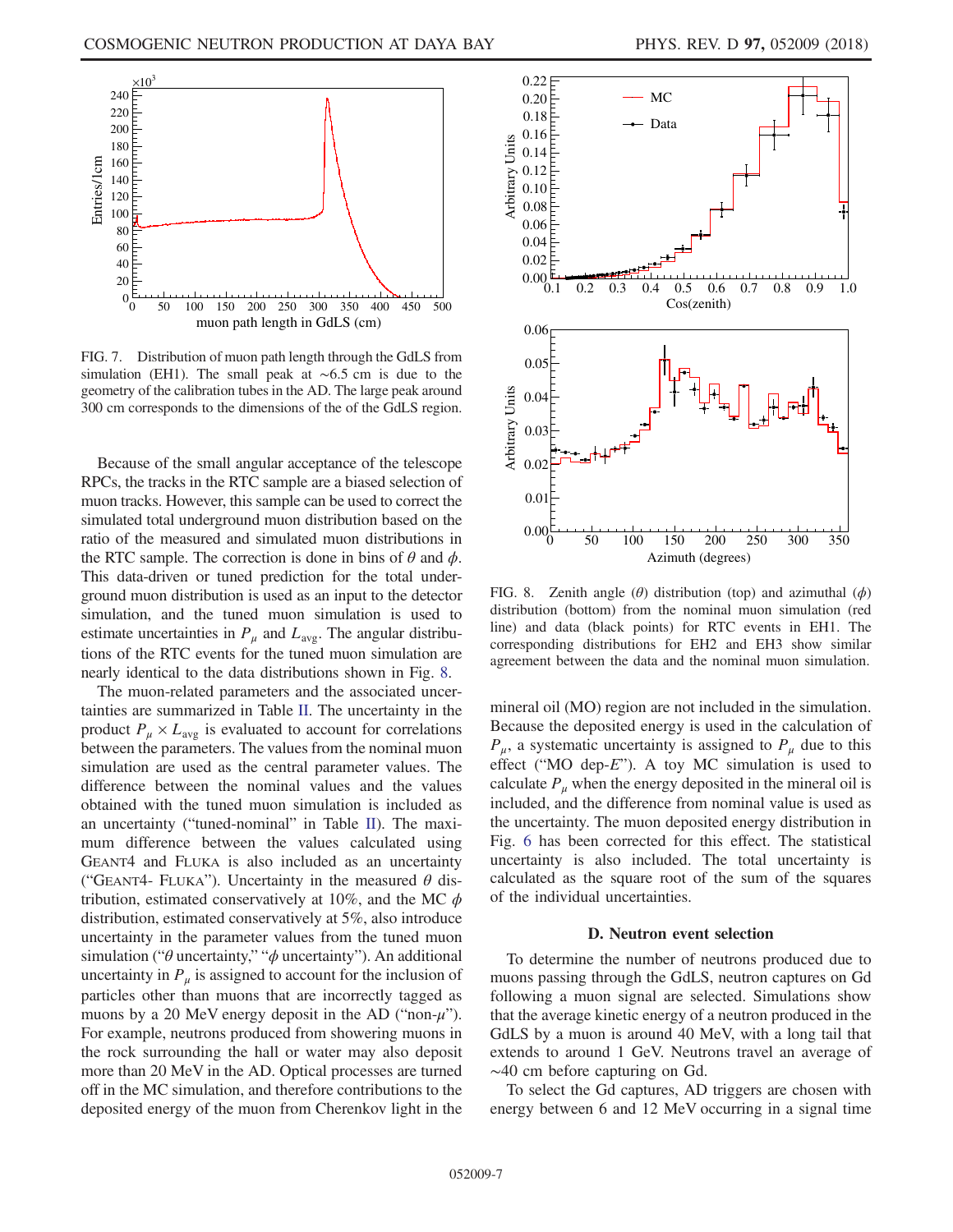<span id="page-8-0"></span>

FIG. 9. Comparison of neutron multiplicity in data and MC in EH1. For the MC, true neutron captures on Gd are selected between 10 and 200 μs after an AD-tagged muon. For the data, neutron captures are selected with a 6–12 MeV energy range between 10 and  $200 \mu s$  after an AD-tagged muon. To suppress random background in the data, no other AD-tagged muon is allowed in a ½−0.5; 0.5 ms window. This distribution has been corrected for readout window efficiency and the effect of blocked triggers.

window, at least 10  $\mu$ s and no more than 200  $\mu$ s, after an AD-tagged muon. Triggers occurring  $<$ 10  $\mu$ s after a muon are not used due to afterpulsing and ringing in the PMTs following the passage of a muon. This criterion also vetoes decay electrons from stopping muons. Figure [9](#page-7-0) compares the neutron multiplicity between data and MC, where the neutron multiplicity is defined as the number of AD triggers after an AD-tagged muon that satisfy the Gd capture criteria. This distribution has been corrected for readout window efficiency and the effect of blocked triggers, discussed later in this section. Studies indicate that cases where multiple muons pass through the detector before nGd capture candidates are rare and can be neglected in this analysis.

The selected events in the signal time window include random backgrounds unrelated to the muon passage. These backgrounds are estimated by selecting AD triggers with energy between 6 and 12 MeVoccurring long after the muon passage, in a time window between 1010  $\mu$ s and 1200  $\mu$ s after the muon. Because the neutron capture time is  $\sim$ 30  $\mu$ s, the contribution of neutron captures in this late time window is negligibly small. Given that both cosmic muons and background events are distributed randomly in time, Poisson statistics dictates that the distribution of background events measured in time since the last muon is an exponential with a time dependence on the muon rate,  $R_{\mu}$ . Therefore, the selected background events in the late time window slightly underestimates the background contribution to the selected events in the signal time window. A parameter  $\alpha$  is used to apply a small correction to the number of events in the background window to take this into account. The number of selected neutron captures  $(N_{\text{cap}})$  is given by

<span id="page-8-1"></span>
$$
N_{\rm cap} = N_{10-200 \,\mu s} - \alpha N_{1010-1200 \,\mu s},\tag{3}
$$

<span id="page-8-2"></span>TABLE III. Selected events (in millions) in the signal and background time windows and the background correction factor  $\alpha$  for each experimental hall.

|                                             | EH <sub>1</sub> | EH <sub>2</sub> | EH <sub>3</sub> |
|---------------------------------------------|-----------------|-----------------|-----------------|
| $N_{10-200 \mu s}$<br>$N_{1010-1200 \mu s}$ | 14.2<br>0.367   | 8.84<br>0.169   | 2.00<br>0.00259 |
| $\alpha$                                    | 1.02            | 1.01            | 1.00            |

<span id="page-8-3"></span>where  $N_{10-200 \mu s}$  is the number of selected events in the signal time window,  $N_{1010-1200 \mu s}$  is the number of selected events in the background time window, and  $\alpha$  is the correction factor. The correction factor  $\alpha$  is given by

$$
\alpha = \frac{\int_{10\,\mu s}^{200\,\mu s} e^{-R_{\mu}t} dt}{\int_{1010\,\mu s}^{1200\,\mu s} e^{-R_{\mu}t} dt},\tag{4}
$$

where  $R_{\mu}$  is the measured rate of AD muons (1.21  $\pm$  0.12 Hz,  $0.87 \pm 0.09$  Hz, and  $0.056 \pm 0.006$  Hz in EH1, EH2, and EH3, respectively [\[21\]\)](#page-12-4). The number of selected events in the signal and background time windows and the value of  $\alpha$  are shown in Table [III](#page-7-1). Figures [10](#page-7-2) and [11](#page-8-0) compare data and MC for distributions of candidate neutron captures. Figure [10](#page-7-2) shows the distribution of time between the muon and delayed events for both data and MC. Figure [11](#page-8-0) shows the energy of the delayed events. The background subtraction has been applied in both figures.

A systematic uncertainty in the number of selected neutron captures  $(N_{\text{cap}})$  is assigned due to blocked triggers. When the event rate is high, the electronics buffer can become saturated, and any trigger that occurs during this time will be blocked. Blocked triggers can occur when a muon suffers a large energy loss (>4 GeV) in the AD, which generates many triggers, including neutrons. However, there is no way to determine if the blocked triggers are neutron captures. To be conservative, all

<span id="page-8-4"></span>

FIG. 10. Time between the muon and delayed events (neutron capture time) for data and MC in EH1.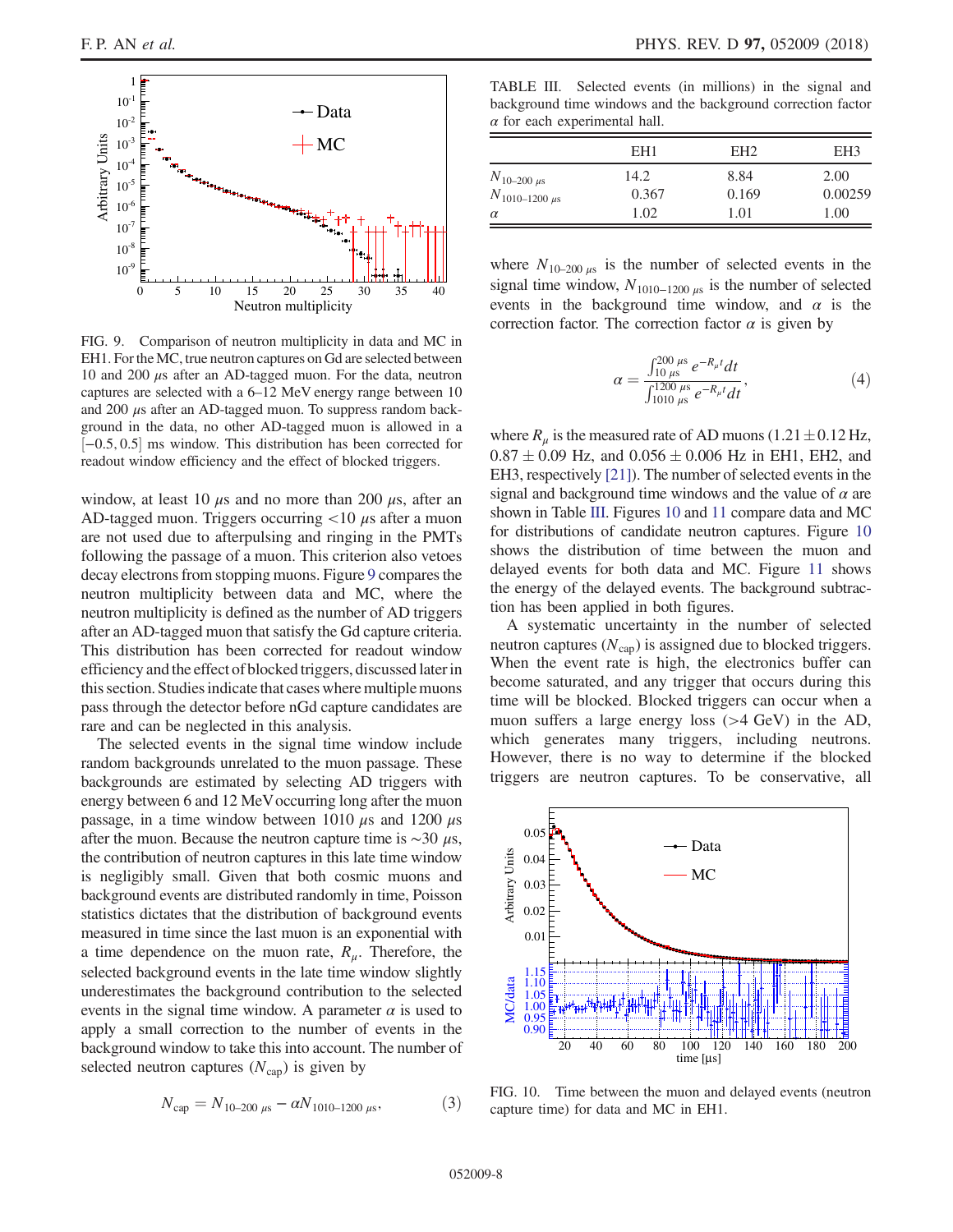

FIG. 11. Energy of the delayed events (neutron capture energy) for data and MC in EH1.

blocked triggers are assumed to be neutron captures, and the systematic uncertainty is calculated from data as the number of selected neutrons that have blocked triggers in the time window since last muon relative to the total number of selected neutrons. Table [IV](#page-8-1) gives the uncertainty in  $N_{\text{can}}$  due to this effect in each experimental hall.

<span id="page-9-0"></span>The number of selected neutron captures from Eq. [\(3\)](#page-7-3) is further corrected for the efficiency of the selection criteria, including the energy selection efficiency  $\varepsilon_F$ , the time window selection efficiency  $\varepsilon_t$ , the fraction of neutrons captured on Gd  $\varepsilon_{\text{Gd}}$ , and the electronics readout window efficiency  $\varepsilon_{\rm ro}$ . The values and uncertainties for  $\varepsilon_{E}$  and  $\varepsilon_{\rm Gd}$ are taken from other Daya Bay analyses [\[39,40\]](#page-12-14) and are the same for every AD. Because the time window to select neutron captures is different in this analysis, the value of  $\varepsilon_t$ is calculated from the simulation of cosmogenicallyproduced neutrons. The uncertainty in the value of  $\varepsilon_t$  is estimated by comparing the IBD neutron capture time distribution in data and MC. The electronics readout window efficiency  $\varepsilon_{\rm ro}$  corrects for the fact that within the 1.2– $\mu$ s electronics readout window, only the first neutron capture will be read out by the electronics. For high multiplicity events, any subsequent neutron captures within that  $1.2$ –μs readout time will be lost and not counted in the analysis. (The neutron multiplicity distribution in Fig. [9](#page-7-0) has been corrected for this effect and the effect of blocked triggers.) The readout window efficiency factor is calculated from the simulation as the ratio of the number of neutron captures that would be selected (because their captures occur first in the time window) to the total number of neutron captures regardless of their timing. The

TABLE IV. Relative uncertainty in  $N_{\text{cap}}$  due to blocked triggers for each experimental hall.

|                                  | EH1      | EH <sub>2</sub> | EH3     |
|----------------------------------|----------|-----------------|---------|
| $\delta N_{\rm cap}/N_{\rm cap}$ | $0.50\%$ | $0.50\%$        | $1.3\%$ |

<span id="page-9-1"></span>TABLE V. Efficiency of neutron capture selection due to the energy cut, time cut, and Gd-capture fraction (same for each EH).

|                                                 | Efficiency $(\varepsilon)$ | Uncertainty $(\delta_e/\varepsilon)$ |
|-------------------------------------------------|----------------------------|--------------------------------------|
| Gd-capture fraction $(\varepsilon_{\text{Gd}})$ | 85.4%                      | $0.4\%$                              |
| Energy $(\varepsilon_F)$                        | 92.71\%                    | $0.97\%$                             |
| Time since muon $(\varepsilon_t)$               | 83.7%                      | $0.3\%$                              |

TABLE VI. Efficiency of neutron capture selection due to electronics readout,  $\varepsilon_{\rm ro}$ , calculated for each EH.

|     | Efficiency $(\varepsilon_{\rm ro})$ | Uncertainty $(\delta_{\varepsilon_{\rm m}}/\varepsilon_{\rm ro})$ |
|-----|-------------------------------------|-------------------------------------------------------------------|
| EH1 | 89.7%                               | $2.21\%$                                                          |
| EH2 | 89.7%                               | $2.21\%$                                                          |
| EH3 | 86.8%                               | 1.56%                                                             |

uncertainty in the efficiency is calculated by comparing values of the neutron yield calculated using different-sized time windows to select the signal and background neutrons following a muon. The maximum fractional difference in the yield from nominal is taken as the relative uncertainty in the readout window efficiency. The values and uncertainties for all of the efficiency corrections are summarized in Tables [V](#page-8-2) and [VI](#page-8-3).

Neutrons that are captured in the stainless steel vessel (SSV) instead of Gd are included in the sample if the emitted gammas enter the LS or GdLS and produce a signal that satisfies the selection cuts. A correction is applied to account for the inclusion of these neutron captures in the sample. The SSV correction,  $f_{\text{nSSV}}$ , is the ratio of the number of neutrons captured in the SSV to the total number of neutron captures, obtained from simulation. The values of this correction factor are shown in Table [VII.](#page-8-4)

<span id="page-9-2"></span>Another source of contamination is neutrons selected in time with a signal that is identified as a muon, but is actually some other type of particle. Secondary particles from a showering muon in the rock or water could deposit 20 MeV or more in the AD, causing the event to be

TABLE VII. Neutron capture sample correction factors for each experimental hall. The uncertainties in each value  $(\delta f_{\text{nsSV}})$  and  $\delta f_{\text{non-}\mu}$ ) due to various effects are also shown.

|                                             | EH <sub>1</sub> | EH <sub>2</sub> | EH <sub>3</sub> |
|---------------------------------------------|-----------------|-----------------|-----------------|
| $f$ <sub>nSSV</sub> nominal                 | 3.58%           | 3.96%           | 3.74%           |
| $\delta f_{\text{nSSV}}$ (GEANT4-FLUKA)     | 0.64%           | 0.64%           | 0.64%           |
| $\delta f_{\text{nSSV}}$ (statistical)      | 0.05%           | 0.15%           | 0.05%           |
| $\delta f_{\text{nsSV}}$ (total)            | 0.64%           | 0.66%           | 0.64%           |
| $f_{\text{non-}\mu}$ nominal                | 5.17%           | 4.94%           | 5.35%           |
| $\delta f_{\text{non-}\mu}$ (GEANT4-FLUKA)  | 2.24%           | 2.34%           | 1.95%           |
| $\delta f_{\text{non-}\mu}$ (n propagation) | 0.92%           | 0.88%           | 0.95%           |
| $\delta f_{\text{non-}\mu}$ (statistical)   | 0.05%           | 0.15%           | 0.05%           |
| $\delta f_{\text{non-}\mu}$ (total)         | 2.42%           | 2.50%           | 2.17%           |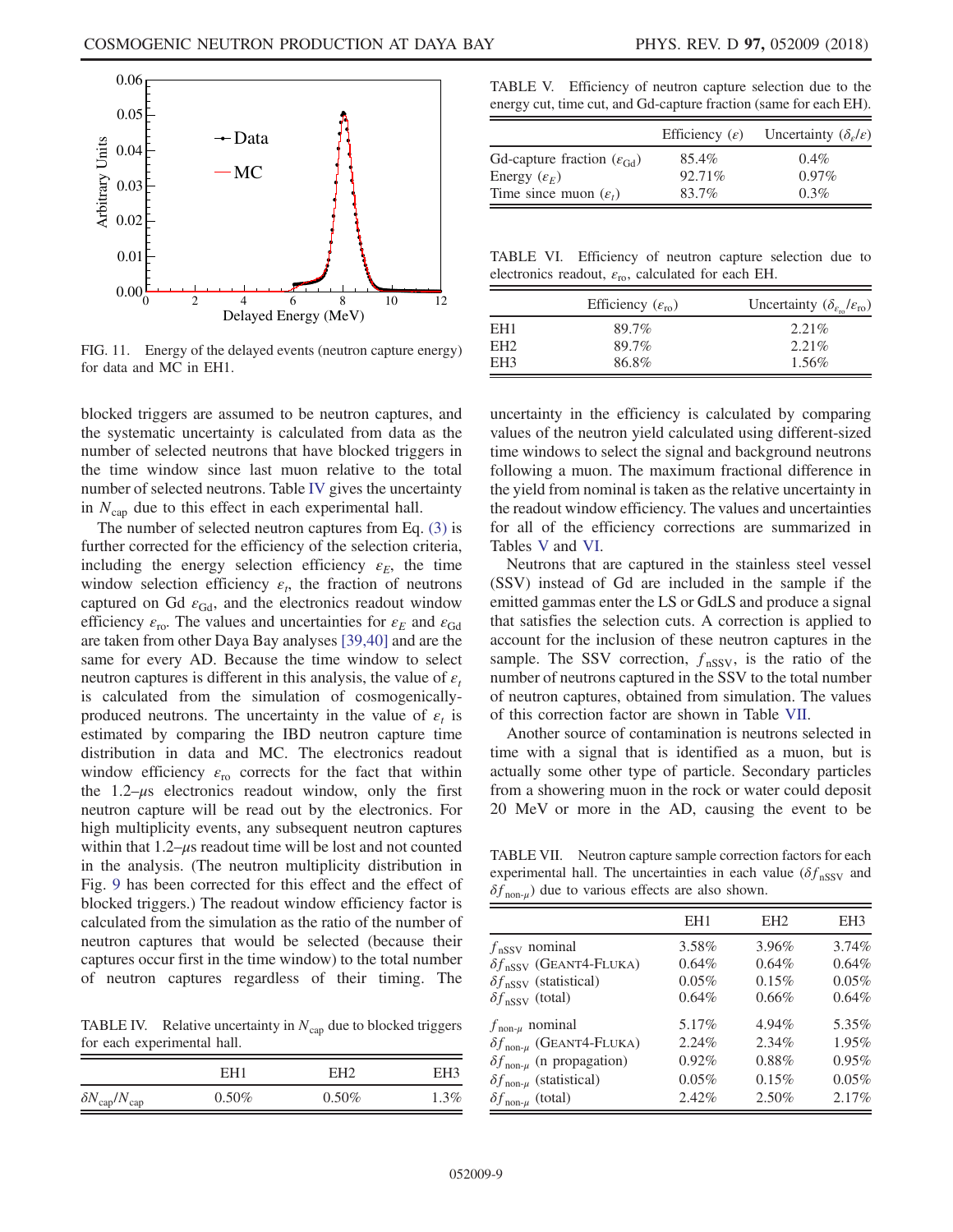<span id="page-10-0"></span>incorrectly tagged as a muon, and the subsequent neutron captures are incorrectly included in the sample. To account for this effect, a correction  $f_{\text{non-}\mu}$  is applied, calculated as the ratio from simulation of the number of neutrons captured on Gd following a non- $\mu$ " ( $\geq$  20 MeV energy deposit, but not a muon) to the number of neutrons captured on Gd following any event tagged as a muon  $(\text{any } \geq 20 \text{ MeV} \text{ energy deposit}).$ 

Table [VII](#page-8-4) summarizes the correction values and their uncertainties for each EH. The maximum difference between the values calculated using GEANT4 and FLUKA ("GEANT4-FLUKA") is used for the uncertainty in  $f$ <sub>nSSV</sub>. The uncertainty in  $f_{\text{non-}\mu}$  is determined using the difference between the values calculated using GEANT4 and FLUKA, plus a smaller uncertainty due to neutron propagation ("n propagation") in the MC, which will be described below. Small statistical uncertainties in both parameters are also included. The total uncertainty for each parameter is the square root of the sum of the squares of the individual uncertainties.

With the efficiency and purity corrections described above, the corrected number of neutron captures on Gd following a GdLS muon is

$$
N_{\text{nGd}} = N_{\text{cap}} \times \frac{(1 - f_{\text{nSSV}})(1 - f_{\text{non-}\mu})}{\varepsilon_{\text{Gd}} \varepsilon_E \varepsilon_t \varepsilon_{\text{ro}}}. \tag{5}
$$

<span id="page-10-1"></span>The final step is to determine the number of neutrons produced due to muons passing through the GdLS based on the number of neutron captures on Gd given by Eq. [\(5\)](#page-9-0). Two parameters,  $R_{\text{spill}}$  and  $R_{\text{det}}$ , are used to determine this relationship.  $R_{\text{solid}}$  accounts for the net effect of spill-in, where neutrons produced by muons outside the GdLS are detected via Gd capture, and spill-out, where neutrons produced by muons in the GdLS escape before capture on Gd. The value of  $R_{\text{solid}}$ , obtained from simulation, is the ratio of the number of neutrons produced inside the GdLS to the number of neutrons captured on Gd. In EH1, the spill-out correction is approximately 26%, while the spill-in correction is around 20%, leading to a net correction of 6%. The values for  $R_{\text{spill}}$  for each EH are shown in Table [VIII](#page-9-1).

The parameter  $R_{\text{det}}$  accounts for the finite detector size. Some neutrons are neither produced nor captured inside the GdLS, but are indirectly produced by the passage of a muon through the GdLS. For example, a muon passing through the GdLS emits a gamma, which leaves the detector and subsequently produces a neutron that is not detected in the AD. An arbitrarily large GdLS detector would tag this neutron and associate it to the muon, but it goes undetected in this analysis due to the AD size. Therefore, this correction is necessary for consistency with the definition of neutron yield used in other experiments with different detector geometries. The value of  $R_{\text{det}}$ , obtained from simulation, is the ratio of the number of neutrons produced inside the GdLS to the number of

TABLE VIII.  $R_{\text{spill}}$  and  $R_{\text{det}}$ , factors that relate the number of neutrons produced due to a muon's trajectory through the GdLS to the number of observed neutron captures on Gd. The relative uncertainties in the combined parameter  $R_{\text{spill}}/R_{\text{det}}$  are shown.

|                                                           | EH1      | EH <sub>2</sub> | EH3   |
|-----------------------------------------------------------|----------|-----------------|-------|
| $R_{\text{spill}}$ nominal                                | 1.062    | 1.054           | 1.065 |
| $R_{\text{det}}$ nominal                                  | 0.970    | 0.972           | 0.964 |
| $\delta(R_{\text{spill}}/R_{\text{det}})$ (GEANT4-FLUKA)  | $2.01\%$ | 2.03%           | 1.99% |
| $\delta(R_{\text{spill}}/R_{\text{det}})$ (n propagation) | 4.66%    | 4.70%           | 4.62% |
| $\delta(R_{\text{spill}}/R_{\text{det}})$ (statistical)   | 0.42%    | 1.26%           | 0.42% |
| $\delta(R_{\text{spill}}/R_{\text{det}})$ (total)         | 5.09%    | 5.27%           | 5.05% |

neutrons produced due to a muon's passage through the GdLS (regardless of the generation point of the neutron).

With these corrections, the number of neutrons produced due to the passage of a GdLS muon can be found with

$$
N_n = \frac{R_{\text{spill}}}{R_{\text{det}}} \times N_{\text{nGd}}.\tag{6}
$$

The values for  $R_{\text{solid}}$  and  $R_{\text{det}}$  and the associated uncertainties are summarized in Table [VIII](#page-9-1). The uncertainty in the ratio  $R_{\text{spill}}/R_{\text{det}}$  is evaluated to account for correlations between the parameters. The values  $R_{\text{spill}}$ ,  $R_{\text{det}}$ , and  $f_{\text{non-u}}$ depend on the neutron propagation model in the simulation. Uncertainties in these parameters are estimated by comparing neutron propagation in data and simulation. Neutron captures associated with muon tracks from the RTC sample are selected. The neutron capture position is reconstructed with an uncertainty of approximately 20 cm using the method described in Ref. [\[18\]](#page-12-15). Figure [12](#page-9-2) shows the distribution of the minimum distance between the reconstructed neutron capture position and



FIG. 12. Semi-log distribution of the perpendicular distance between neutron capture position and the RTC event muon track for EH1 data. The best linear fit of the logarithm of the number of counts as a function of the distance for the data is shown, in addition to the lines drawn with the upper and lower limit slopes used to determine the neutron energy scaling in the MC.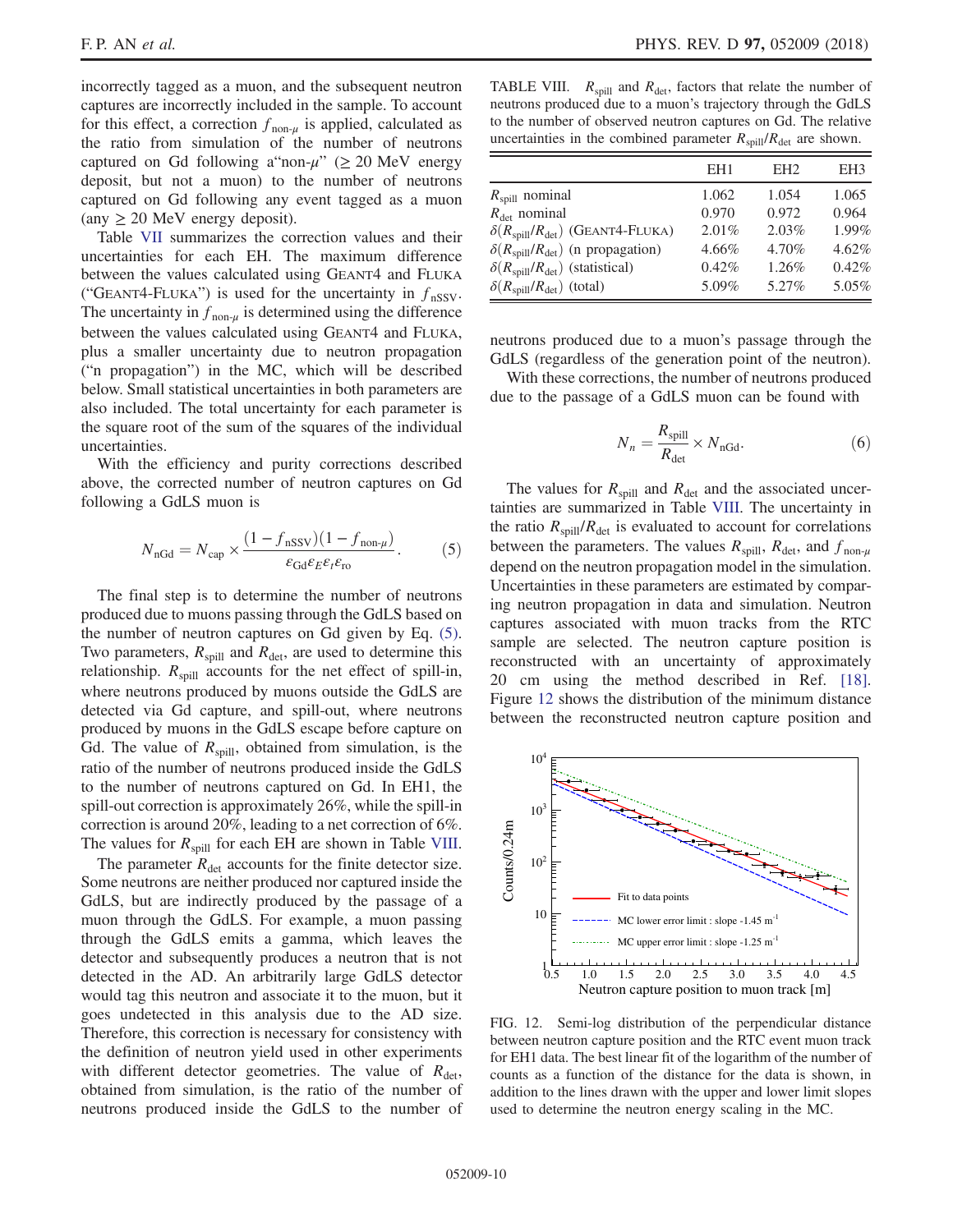TABLE IX. Measured and predicted neutron yield for each EH in units of  $\times 10^{-5}$   $\mu^{-1}$  g<sup>-1</sup> cm<sup>2</sup>. The measured value is determined from Eq. [\(1\)](#page-4-2) using the corrections described in previous sections. The predicted values from GEANT4 and FLUKA are obtained by counting neutrons produced due to simulated muons passing through the GdLS assuming a realistic muon flux and detector geometry. The average muon energy from the MUSIC simulation in each EH is also given.

|                              | EH1                                                                             | EH <sub>2</sub>                                    | EH3                            |
|------------------------------|---------------------------------------------------------------------------------|----------------------------------------------------|--------------------------------|
| $E_{\text{avg}}^{\mu}$ (GeV) | $63.9 \pm 3.8$                                                                  |                                                    | $64.7 \pm 3.9$ $143.0 \pm 8.6$ |
| $Y_n$                        | Measured Values ( $\times 10^{-5}$ $\mu^{-1}$ g <sup>-1</sup> cm <sup>2</sup> ) | $10.26 \pm 0.86$ $10.22 \pm 0.87$ $17.03 \pm 1.22$ |                                |
|                              | MC Predictions $(\times 10^{-5} \mu^{-1} \text{ g}^{-1} \text{ cm}^2)$          |                                                    |                                |
| $Y_n$ (GEANT4)               |                                                                                 | $7.53 \pm 0.01$ $7.47 \pm 0.05$ $13.35 \pm 0.03$   |                                |
| $Y_n$ (FLUKA)                |                                                                                 | $8.34 \pm 0.02$ $8.70 \pm 0.03$ $17.15 \pm 0.04$   |                                |

muon track in semilog scale for the EH1 data. A linear fit to the logarithm of the number of counts as a function of the distance performed on the data provides an allowed range for the slope from  $-1.45$  to  $-1.25$  m<sup>-1</sup>. The neutron propagation in the simulation is modified by applying a scaling factor to the simulated neutron energy. In the simulation, slopes of  $-1.45$  and  $-1.25$  m<sup>-1</sup> for the same distribution are obtained when the neutron energy is scaled by factors of 0.87 and 1.83, respectively. The parameters  $R_{\text{spill}}$ ,  $R_{\text{det}}$ , and  $f_{\text{non-}\mu}$  are calculated in the simulation with the neutron energy scaling factor set to 0.87 and then set to 1.83. This provides a range in the values of  $R_{\text{spill}}/R_{\text{det}}$  and  $f_{\text{non-}\mu}$  which is used as the uncertainty. The same process is applied to the other EHs. This is the dominant source of uncertainty in the neutron yield. The maximum difference between the values of  $R_{\text{spill}}$  and  $R_{\text{det}}$  calculated using GEANT4 and FLUKA is also included as an uncertainty, as well as the statistical uncertainty.

### V. RESULTS

The neutron yield calculated by Eq. [\(1\)](#page-4-2) at each EH is shown in Table [IX.](#page-10-0)  $E_{\text{avg}}^{\mu}$  is the average muon energy for muons passing through the GdLS at each EH, calculated from the MUSIC simulation. The uncertainty in the average muon energy predicted by MUSIC is about 6%, dominated by uncertainties in the mountain profile and rock density. The neutron yields predicted from GEANT4 and FLUKA simulations at each EH are also shown, with statistical uncertainties only.

#### A. Comparison with other experiments

<span id="page-11-5"></span>Comparisons of neutron yield measurements from different experiments are typically shown in terms of the average muon energy, despite the differences in muon energy distributions and angular distributions. Daya Bay's



<span id="page-11-7"></span><span id="page-11-6"></span><span id="page-11-4"></span><span id="page-11-3"></span><span id="page-11-2"></span><span id="page-11-1"></span><span id="page-11-0"></span>FIG. 13. Neutron yield vs. average muon energy from the three Daya Bay experimental halls compared to other experiments. The points for Daya Bay EH1 and EH2, which differ in energy by less than 1 GeV, are shown in the inset. The predicted yields at Daya Bay from GEANT4 and FLUKA are also shown. Experimental data is shown from Hertenberger [\[6\],](#page-11-5) Boehm [\[8\],](#page-11-6) Aberdeen Tunnel [\[10\],](#page-11-7) KamLAND [\[4\]](#page-11-3), LVD [\[2\]](#page-11-1) with corrections from [\[35\],](#page-12-16) and Borexino [\[3\].](#page-11-2) The solid line shows the power-law fit to the global data set including Daya Bay. The dashed line and dash-dotted lines show FLUKA-based predictions for the dependence of the neutron yield on muon energy from Wang et al. [\[32\]](#page-12-11) and Kudryavtsey et al. [\[33\].](#page-12-17)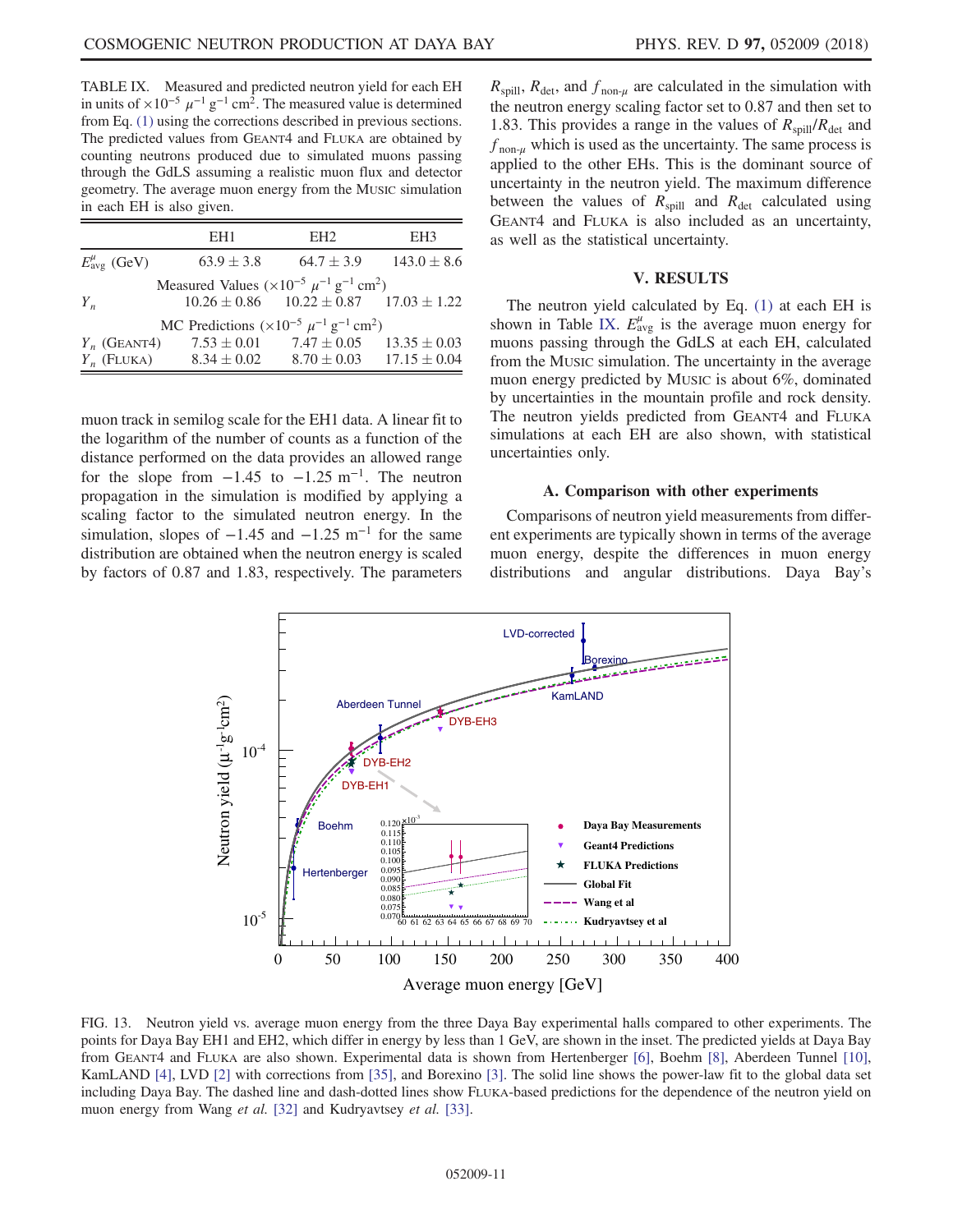F. P. AN *et al.* PHYS. REV. D **97,** 052009 (2018)

<span id="page-12-1"></span><span id="page-12-0"></span>measured values for the neutron yield for all three experimental halls are shown in Fig. [13](#page-10-1) as a function of average muon energy. The predicted yields at Daya Bay from GEANT4 and FLUKA are also shown. These results are compared with other experimental measurements over a wide range of average muon energies. For the references that quote an average depth instead of average muon energy, the depth is converted to an average muon energy based on an average rock density [\[35\].](#page-12-16)

<span id="page-12-15"></span><span id="page-12-3"></span><span id="page-12-2"></span>Previous studies [32–[35\]](#page-12-11) have shown that the yield as a function of average muon energy can be described by a power-law,

$$
Y_n = aE^b_\mu. \tag{7}
$$

<span id="page-12-13"></span><span id="page-12-6"></span><span id="page-12-5"></span><span id="page-12-4"></span>A power-law fit applied to the measurements shown in Fig. [13](#page-10-1) including the three points from Daya Bay yields coefficients  $a = (4.0 \pm 0.6) \times 10^{-6} \mu^{-1} g^{-1} \text{ cm}^2$ and  $b = 0.77 \pm 0.03$ . Not all the references quote an uncertainty in the depth or muon energy. Therefore, zero uncertainty in the average muon energy is assumed for all points included in the global fit.

<span id="page-12-8"></span><span id="page-12-7"></span>Daya Bay has the unique capability to measure neutron production at three different underground sites with essentially identical detectors. A power-law fit applied to the three data points from Daya Bay (including the uncertainty in the average muon energy in the fit) yields coefficients  $a = (7.2 \pm 3.8) \times 10^{-6} \mu^{-1} \text{ g}^{-1} \text{ cm}^2 \text{ and } b = 0.64 \pm 0.12.$ 

In Fig. [13](#page-10-1), the global fit is compared to FLUKA-based studies performed by Wang et al. [\[32\]](#page-12-11) and Kudryavtsey et al. [\[33\]](#page-12-17). The FLUKA predictions from this study and Refs. [\[32,33\]](#page-12-11) are consistent with the measurement at EH3, but predict fewer neutrons for the shallower depths at EH1 and EH2. Other measurements shown in Fig. [13](#page-10-1) show similar or even larger discrepancies with respect to the FLUKA-based predictions. GEANT4 has been shown to predict up to 30% fewer neutrons than FLUKA at muon <span id="page-12-9"></span>energies above 100 GeV [\[34\]](#page-12-18), which is consistent with the MC predictions in this analysis.

#### VI. SUMMARY

<span id="page-12-17"></span><span id="page-12-11"></span><span id="page-12-10"></span>This paper presents the neutron yield in liquid scintillator measured at the three different experimental sites of the Daya Bay experiment, with different depths corresponding to different average muon energies. These measurements are compared to the values predicted from GEANT4 and FLUKA MC, revealing some possible discrepancies with the MC models. A power-law fit of the dependence of the neutron yield on average muon energy is obtained by including the Daya Bay measurements with measurements from other experiments.

## ACKNOWLEDGMENTS

<span id="page-12-18"></span><span id="page-12-16"></span><span id="page-12-14"></span><span id="page-12-12"></span>The Daya Bay Experiment is supported in part by the Ministry of Science and Technology of China, the United States Department of Energy, the Chinese Academy of Sciences, the CAS Center for Excellence in Particle Physics, the National Natural Science Foundation of China, the Guangdong provincial government, the Shenzhen municipal government, the China General Nuclear Power Group, the Research Grants Council of the Hong Kong Special Administrative Region of China, the Ministry of Education in Taiwan, the U.S. National Science Foundation, the Ministry of Education, Youth and Sports of the Czech Republic, the Joint Institute of Nuclear Research in Dubna, Russia, the NSFC-RFBR joint research program, the National Commission for Scientific and Technological Research of Chile. We acknowledge Yellow River Engineering Consulting Co., Ltd. and China Railway 15th Bureau Group Co., Ltd. for building the underground laboratory. We are grateful for the ongoing cooperation from the China Guangdong Nuclear Power Group and China Light & Power Company.

- [1] T. Hagner, R. von Hentig, B. Heisinger, L. Oberauer, S. Schönert, F. von Feilitzsch, and E. Nolte, [Astropart. Phys.](https://doi.org/10.1016/S0927-6505(00)00103-1) 14[, 33 \(2000\).](https://doi.org/10.1016/S0927-6505(00)00103-1)
- [2] M. Aglietta et al. (LVD Collaboration), in Proceedings, 26th International Cosmic Ray Conference, 1999, Salt Lake City: Invited, Rapporteur, and Highlight Papers (unpublished) [[arXiv:hep-ex/9905047\].](http://arXiv.org/abs/hep-ex/9905047)
- [3] G. Bellini et al. (Borexino Collaboration), [J. Cosmol.](https://doi.org/10.1088/1475-7516/2013/08/049) [Astropart. Phys. 08 \(2013\) 049.](https://doi.org/10.1088/1475-7516/2013/08/049)
- [4] S. Abe *et al.* (KamLAND Collaboration), [Phys. Rev. C](https://doi.org/10.1103/PhysRevC.81.025807) **81**, [025807 \(2010\).](https://doi.org/10.1103/PhysRevC.81.025807)
- [5] M. Aglietta et al., [Il Nuovo Cimento C](https://doi.org/10.1007/BF02525079) 12, 467 (1989).
- [6] R. Hertenberger, M. Chen, and B. L. Dougherty, [Phys. Rev.](https://doi.org/10.1103/PhysRevC.52.3449) C 52[, 3449 \(1995\)](https://doi.org/10.1103/PhysRevC.52.3449).
- [7] L. B. Bezrukov et al., Sov. J. Nucl. Phys. 17, 51 (1973), [Yad. Fiz. 17, 98 (1973)].
- [8] F. Boehm et al., Phys. Rev. D 62[, 092005 \(2000\).](https://doi.org/10.1103/PhysRevD.62.092005)
- [9] R. I. Enikeev et al., Sov. J. Nucl. Phys. 46, 883 (1987), [Yad. Fiz. 46, 1492 (1987)].
- [10] S. C. Blyth et al. (Aberdeen Tunnel Experiment Collaboration), Phys. Rev. D 93[, 072005 \(2016\)](https://doi.org/10.1103/PhysRevD.93.072005).
- [11] H. M. Araujo, J. Blockley, C. Bungau, M. Carson, H. Chagani, E. Daw, B. Edwards, C. Ghag, E. Korolkova, and V. Kudryavtsev, [Astropart. Phys.](https://doi.org/10.1016/j.astropartphys.2008.05.004) 29, 471 (2008).